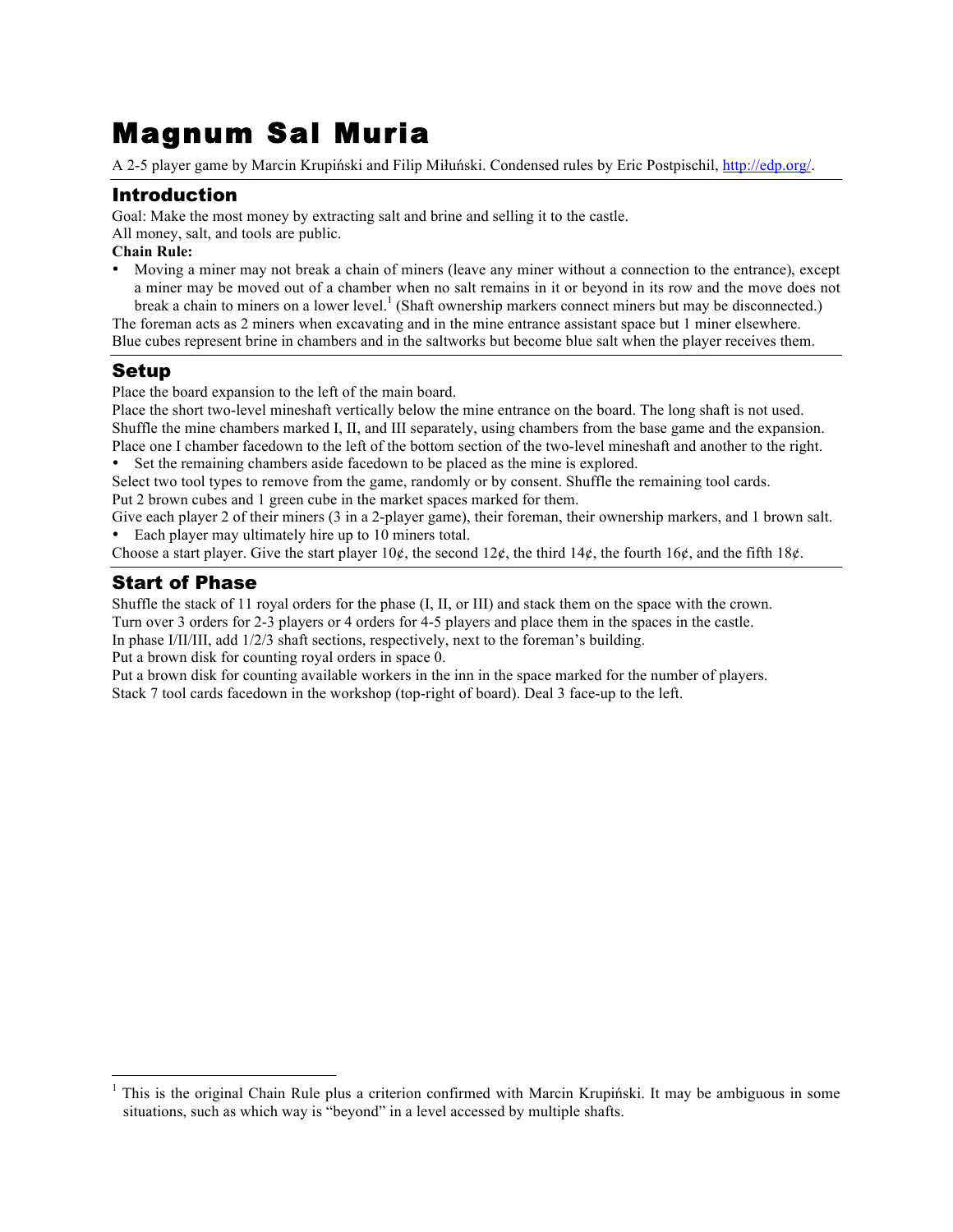## Play (clockwise in rounds until the end of the phase)

## *Change Brine to Salt (anytime during turn)*

2/4/6 blue salt may be converted to 1 brown/green/white salt, respectively, at any time during a player's turn.

#### *Castle (first)*

Each of the player's miners in the castle line moves 1 space closer. Each miner that reaches the castle fills an order:

- Choose any open order, give the salt indicated to the bank, and receive the payment indicated and the order tile.
- If the player cannot fill an order, pay  $3¢$  or any 1 non-blue salt to the bank. If not possible, surrender all money.
- Return the miner to the player. Move the royal order counter. Reveal a new order, if any remain.
- If there is an assistant at the castle, give them  $1¢$  from the bank per order filled.

#### *Saltworks (second)*

Remove all of the player's miners from the saltworks. Each removed miner brings the player 1 brine, if available. If there is an assistant at the saltworks and any brine is removed, give the assistant  $1¢$  from the bank.

## *Actions (third)*

Each player plays any 1 action in the first round of the phase and any 2 actions (may be same) in later rounds. **Place or move a miner or foreman** into the mine from anywhere but the castle queue. Obey the Chain Rule.

- Miners may be in shaft sections and mine chambers with any other miners.
- If the miner enters a new chamber:
	- Turn the chamber tile face-up and fill it with the indicated salt and brine.<br>• Place 1 brine in the saltworks
	- Place 1 brine in the saltworks.
	- If an adjacent space is empty, place 1 chamber of the appropriate level facedown in each such space, if available. If only 1 chamber remains and 2 spaces are empty, the player chooses.

**Extract salt** from one mine chamber. (Brine is not extracted in this action.)

- Extract salt up to the number of non-tired miners in the chamber plus tool assists minus brine in the chamber. • The foreman counts as 2 miners.
- Transport the salt to the surface. Pay  $1¢$  per salt per space used to any one miner there.
	- Payment for multiple salt cubes may be split among multiple players. Using one's own miners is free. The player may use their own miners first but must then choose foremen before ordinary miners.
- Each miner that worked in the chamber, including holding back brine, becomes tired. Lay them on their sides.
- Tired miners may not move or extract salt but may help transport salt to the surface.
- If the mine entrance assistant space is filled, give the corresponding player  $1\ell$  from the bank.
- **Place a miner in an unoccupied assistant space** by a building (none at inn). Obey the Chain Rule.
- Miners remain in assistant spaces until the owner removes them or the phase ends.
- For the assistant space at the mine entrance, place 2 miners or 1 foreman, as a single action.
- **Visit a building** and perform its action. The same building may not be visited twice in one turn.
- Inn: Hire a worker at the currently shown price. Move marker to the next higher price or, after  $8¢$ , off the track.
- Workshop: Buy a tool at its shown price. Slide remaining tools left and reveal a new tool if stack is not empty.
- Pump House: Move 1-4 brine at price shown from 1 chamber the player has a worker in to the saltworks.
- Market: Buy or sell 1-2 times at prices shown. To sell, there must an empty space. To buy, there must be a cube.
- Town Square: Get  $1¢$  from bank.
- Castle: Put a miner in line to fill an order.
- Saltworks: Move any number of miners into the saltworks from anywhere but the castle queue.
- Foreman's Building: Order construction of a new shaft, if a shaft tile is available by the foreman's building.
- Put a shaft tile under a chamber (not a shaft section) where the player has at least one non-tired miner.
	- Shafts can descend only from levels I and II, not III.
	- A shaft may not be immediately adjacent to another shaft.
	- A shaft from II to III may not be directly below a shaft from I to II (but may be below the start shaft).
	- Pay  $5¢$  to the bank. Receive one blue salt from the bank.
		- Place an ownership marker on the shaft. (This is required; the 3 ownership markers limit a player to 3 shafts.) • Ownership markers act like ordinary miners: They receive pay for transporting salt, they connect a chain of miners, but they do not need to be connected to the entrance. However, they are never removed, not even at the end of the phase.
	- Place a chamber tile of the appropriate level facedown below the shaft tile.

After visiting a building with an assistant, other than the castle or saltworks, give the assistant  $1\ell$  from the bank. **Pass.** If a player passes twice on a turn, wake all of the player's tired miners.